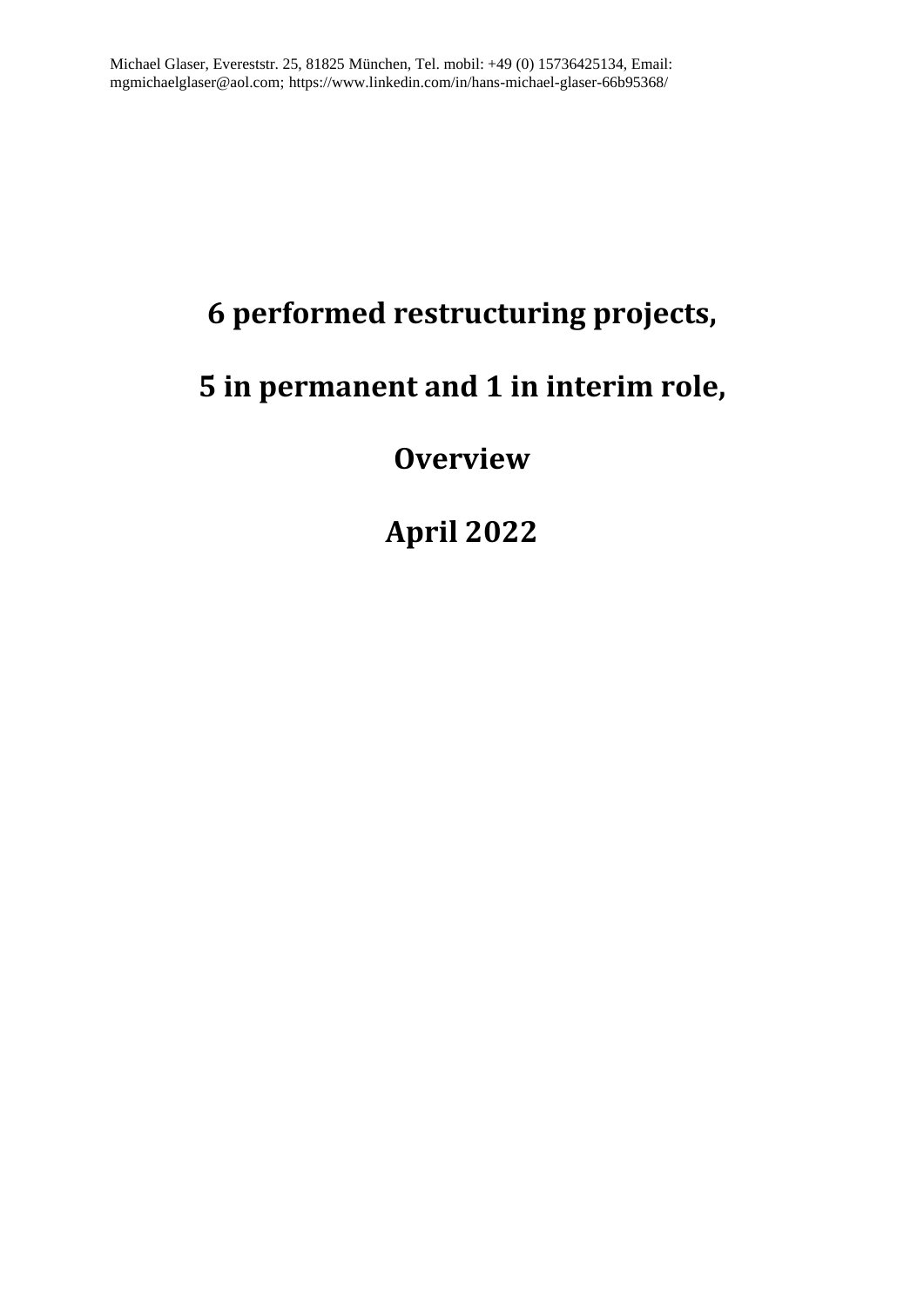### **Content**

| 1. Restructuring of the MAT Ueckermünde plant, 2019/2020, automotive     |
|--------------------------------------------------------------------------|
|                                                                          |
| 2. Restructuring and sale of A-Kaiser GmbH, 2014-2018, automotive supply |
| 3. Restructuring of Bel Deutschland GmbH, 2003, post-merger integration, |
| 4. Restructuring and sale of the Plants division of DYCKERHOFF +         |
| 5. Restructuring of DYWIDAG UMWELTSCHUTZTECHNIK GmbH,                    |
| 6. Restructuring of the Dresden road construction branch of SGE          |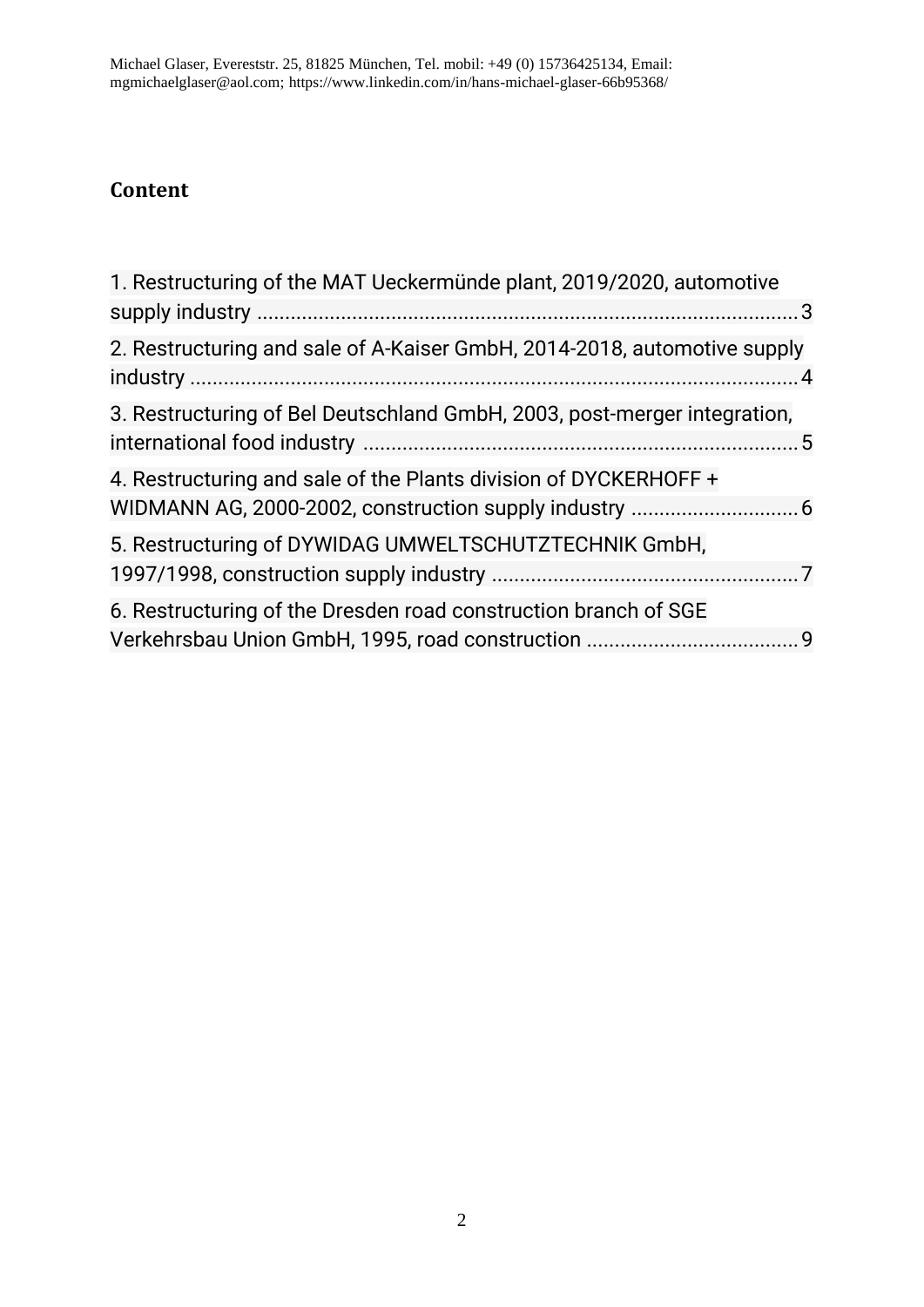### **1. Restructuring of the MAT Ueckermünde plant, 2019/2020, automotive supply industry**

#### **Business activity**

MAT Foundries Europe GmbH is a company of the internationally active MAT Holdings Inc. (Long Grove Illinois, USA) and is the market leader for complex safety components made of nodular cast iron for the automotive industry. MAT Foundries Europe GmbH produces brake and transmission parts for tier one and tier two suppliers in Germany and Europe in two iron foundries with around 835 employees at two locations in Neunkirchen (Saarland) and Ueckermünde (Mecklenburg-Western Pomerania), mainly on DISAMATIC casting automation systems.

#### **Market situation**

In 2019, the market situation was characterized by a declining demand in the automotive industry, resulting in decreasing call offs on supplier level. In addition, there were massive production interruptions due to the covid 19 disease, causing short work.

#### **Restructuring measures**

The restructuring measures listed here were essentially related to the Ueckermünde plant with its logistics location in Torgelow. Only the legal measures were also related to the plant in Neunkirchen (Saarland).

- Implementation of a restructuring plan with downsizing and relocation of the logistics site in Torgelow to Ueckermünde.
- In-house wage negotiations with the trade union and the works council.
- Negotiations with the BAFA (Federal Office for Economic and Export Control) on the separation of energy subsidies between the two plants of the company.
- Legal separation of the plants with regard to BAFA energy subsidies, taxes, IT and OS certifications.
- Contract negotiations and the billing of a work contractor.
- Negotiations with the mayor and LAGUS (State Office for Health and Social Affairs) on compliance with environmental protection regulations.
- Stabilization of the financial processes through staff reinforcement in accounting and controlling.

#### **Earnings and cash situation of the company**

The cash situation was very tight. Without the financial support of the parent company in England, the company would have had to file for insolvency. The EBTIDA before restructuring was  $\epsilon$  -3.5 million p.a. The relocation and closure of the finished product warehouse in Torgelow and the optimization of the material flow in the plant resulted in savings of several million euros in the areas of transport, storage, forklift operation and the associated staff costs. Thanks to improved performance controlling in the foundry and an improved subsequent cleaning of parts, rejects and complaints decreased significantly. At the end of 2020, a positive EBITDA and a positive cash flow has been achieved on a monthly basis.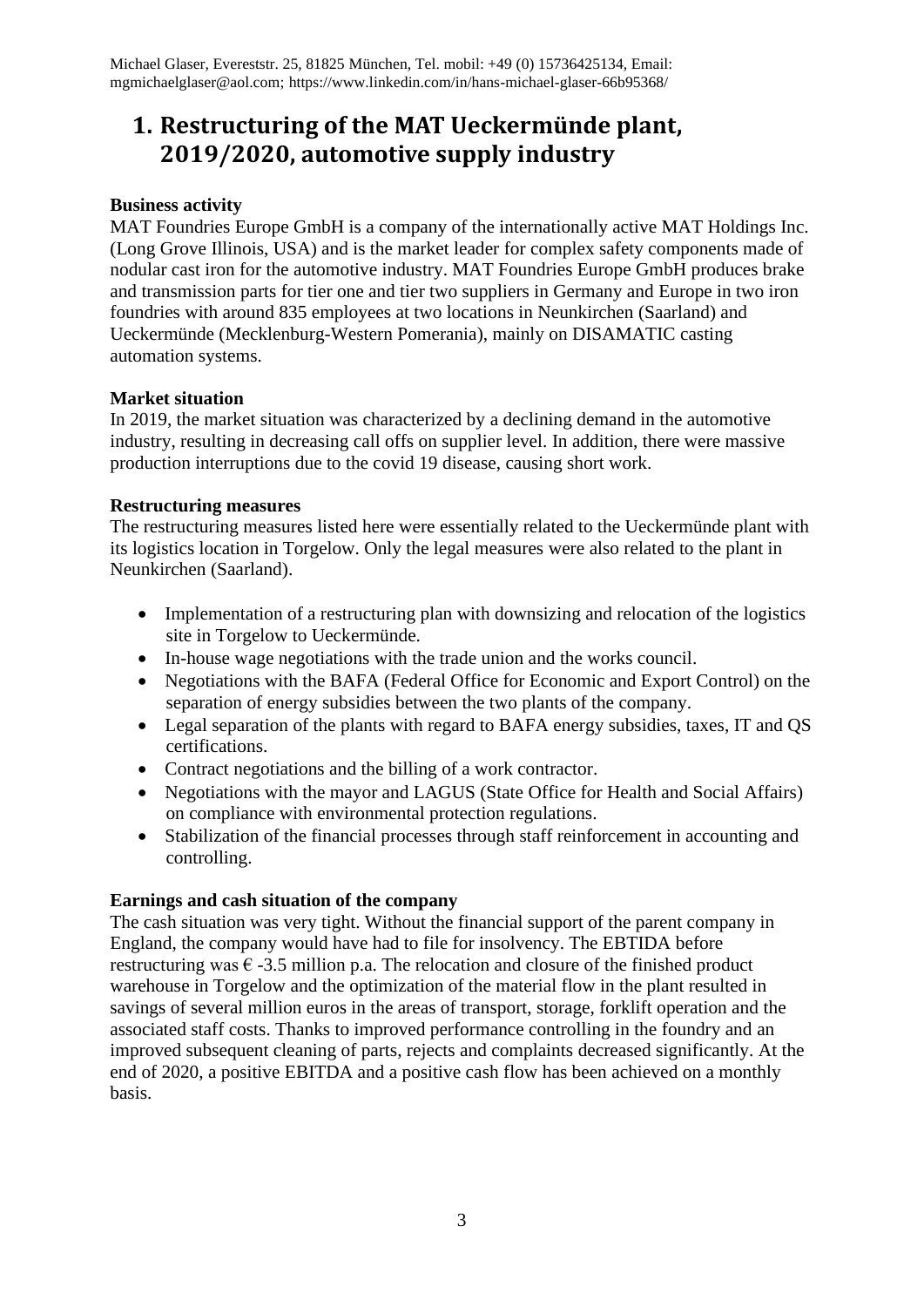### **2. Restructuring and sale of A-Kaiser GmbH, 2014-2018, automotive supply industry**

#### **Business activity**

A-Kaiser GmbH is an automotive supplier that processes transmission, engine and chassis parts with around 200 turning/milling centers. In 2018, the company focused on electromobility through new orders. VW, Daimler, BMW and well-known Tier 1 suppliers have been customers of the company for decades. The company employs around 650 people at two locations in the district of Passau with an annual turnover of around  $E111$  million in 2018 and has belonged to the GRAMAX Group, a German/Swiss investment company, since October 30th, 2018.

#### **Market situation**

The company supplies to OEMs (Original Equipment Manufacturers), mainly the VW Group, but also to Daimler-Benz and BMW. The business is characterized by constant pressure from customers to reduce the production costs per part through automation. The QS system must ensure that production is largely error-free to avoid reworking costs that are threatening the profitability of approx. 20 million parts per year. In addition, a high level of technical competence is required, which is fulfilled by deep own toolmaking and automation know-how to be able to meet customer requests for short-term program changes or spare parts. A trusting cooperation with the customers secures the existence of the company.

#### **Structuring and restructuring after takeover from an insolvency**

- Takeover of the company by asset deal from an insolvency
- Development of accounting, controlling, cash management, costing and banking reporting
- Implementation of factory controlling with KPI reporting (TPM, Total Performance Management)
- Development of purchasing to supply chain management following IATF 16949
- Stabilizing, securing and developing of the IT environment
- Reinforcement of sales and development of sales controlling
- Optimization of logistics
- Successfully passing IATF 16949 audit
- Establishment of staff performance reporting, reduction of the sickness rate, introduction of target agreements on group leader level
- Sale of the company in a one-year international M+A process with PWC as M+A advisor

#### **Earnings and Cash situation of the company**

When the company was taken over by an asset deal from an insolvency, there were financial liabilities of  $\epsilon$ 3 million to the VW Group due to the deferral of payments for raw material deliveries, which were processed in the two plants. Due to punctual and high-quality deliveries, sales and earnings increased from  $\epsilon$ 89 million p.a. in 2014 to around  $\epsilon$ 111 million in 2018 with a slightly positive EBIT. At the end of 2018, the company was able to report cash of  $\epsilon$ 3.3 million. This was made possible, among other things, by reducing working capital, by automating production, obtaining special payments from customers for desired short-term production changes and leasing financing for new investments.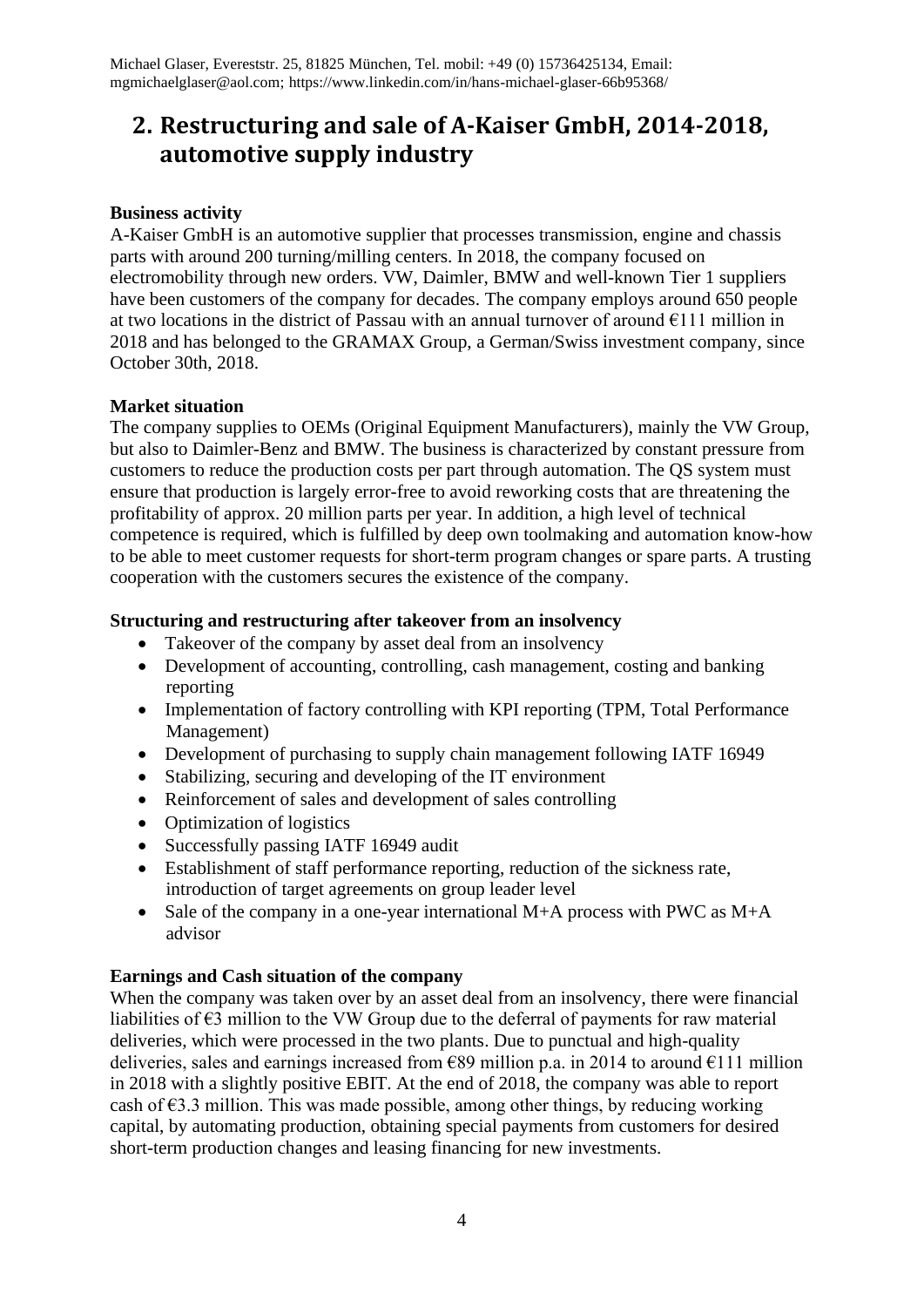### **3. Restructuring of Bel Deutschland GmbH, 2003, postmerger integration, international food industry**

#### **Business activity**

The French Bel Group (Mini-Baby-Bel, Bonbel, Kiri) and the Dutch Leerdammer Group (Leerdammer classic, Leerdammer Yoghurt, Leerdammer Charactère) are producing and selling branded cheese products to European wholesalers throughout Europe. The brand character of the products is strengthened by their own Europe-wide product marketing.

#### **Market situation and reason for the company takeover**

Fromageries Bel S.A. intended to strengthen its brand position in the European cheese market by taking over the Leerdammer Group. The purchase price should be amortized through the realization of cost synergies in production, sales and administration as well as through mutual customer access.

#### **Restructuring/post-merger integration**

The legal takeover took place in December 2002. Bel-Adler Allgäu GmbH, €120 million turnover (Munich-Taufkirchen) and Leerdammer GmbH, €100 million turnover (Düsseldorf) were merged into Bel Deutschand GmbH (Munich-Taufkirchen) with advisory support from OC+C; both companies were subsidiaries of Fromageries Bel S.A., Paris). In January 2003, the post-merger integration process of the two German companies began in Germany, which I managed as Finance Director of Bel in Germany:

- Creation of a post-merger integration plan with OC+C in terms of costs and time (e.g. cost savings for a joint sales team, costs for a redundancy plan, costs for relocation, costs for offices, additional sales through better market penetration, additional sales through re-listing of the products with the customers of the other party, savings in administration costs, costs through IT and accounting integration, costs through the development of a joint discount system for German retailers, naming of project managers for the sub-projects, tracking of the overall project using a tracking sheet, differentiation of costs into "one-off costs" and current costs, identification and tracking of cost synergies through integration measures and offsetting against the company purchase price and the consulting costs of OC+C).
- Decision for the joint location Munich-Taufkirchen
- Relocation of the Leerdammer location from Düsseldorf to Munich
- Negotiation of a social plan and downsizing with a focus on sales (two field sales teams and two key account organizations became one).
- Preparation and implementation of a joint IT system
- Preparation and integration of accounting.
- Integration of monthly reporting and sales controlling
- Legal merger of the companies.

The integration project in Germany was completed as planned on January 1st, 2004 with the transfer of the posting data to the joint posting code of Bel Deutschland GmbH.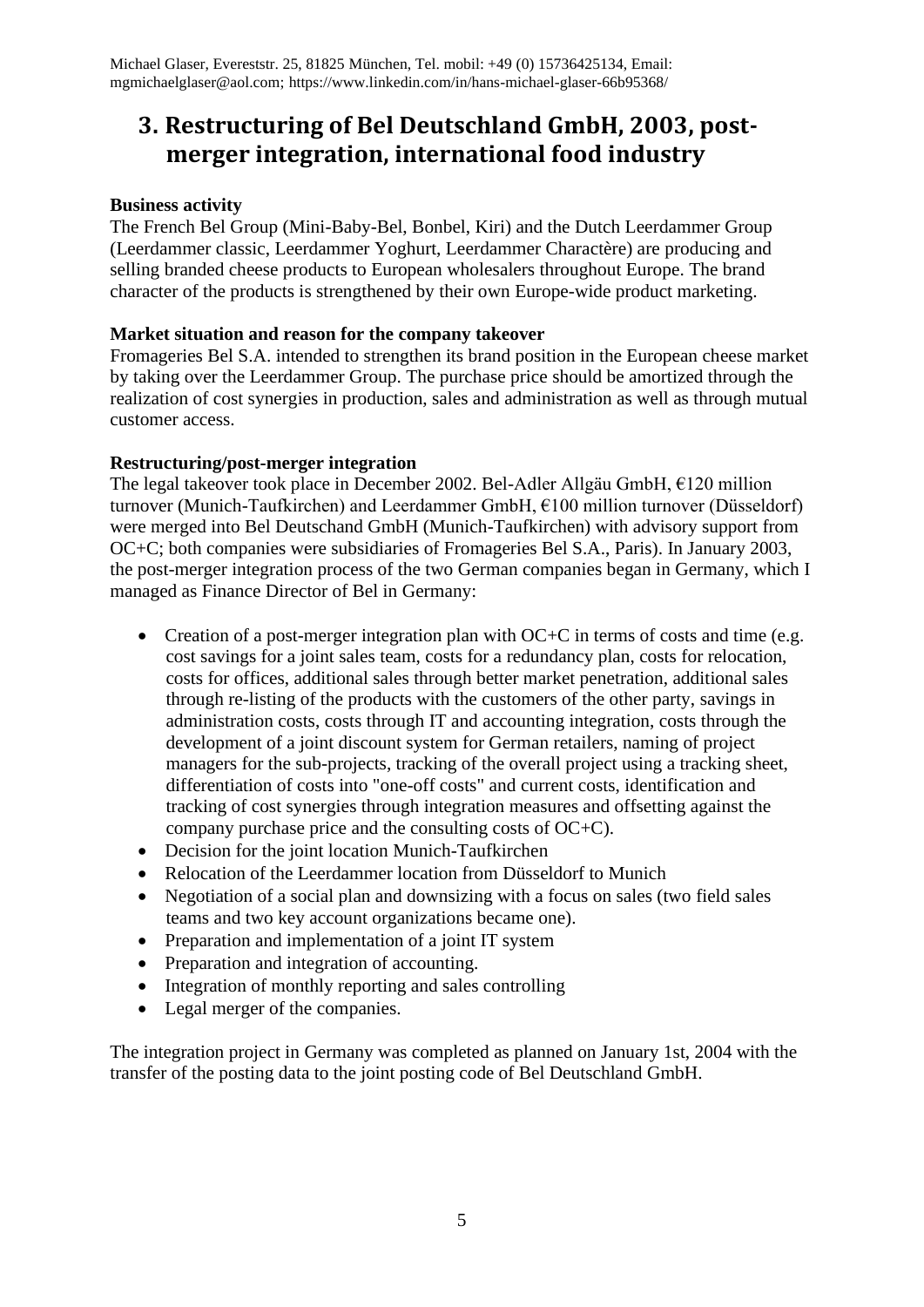### **4. Restructuring and sale of the works division of DYCKERHOFF + WIDMANN AG, 2000-2002, construction supply industry**

#### **Business activity**

The Plants division, with revenues of  $E120$  million, manufactures industrial concrete parts in seven factories, six in Germany and one in the Czech Republic. These are constructive prefabricated parts for the construction of buildings, precast concrete garages, petrol and oil separators, simple concrete drainpipes, railway sleepers, individual sewage main pipes for the cities of Düsseldorf and Cologne and reinforced concrete floors for buildings.

#### **Market situation**

- Structural finished parts: High competition from larger plants with higher throughput and lower marginal costs, often no full cost recovery on order level.
- Prefabricated concrete garages: Strong competition from medium-sized garage manufacturers, although the division is represented throughout Germany with several production sites. Transport distances to the customers play a significant role, especially in terms of full cost recovery.
- Gasoline and oil separators: Strong competition from manufacturers in the plastics sector, production at three locations, no full cost recovery.
- Simple concrete drainage pipes: High competition from production in Poland, the Czech Republic and Slovakia, strong competition from plastic pipe manufacturers, loss in earnings.
- Railway sleepers: Customers' high-quality requirements could be met with prestressed concrete sleepers, positive result.
- Main sewage pipes: One-off production according to individual customer specifications, positive result.

#### **Technical competence of the company**

In all business areas mentioned above, the division has the necessary expertise to manufacture, assemble and deliver the products. The technical risks were therefore manageable.

#### **Earnings and cash situation of the company**

- Deficit at the Saarbrücken plant with separation technology, simple pipes and garages
- Plant in Syke with simple pipes, separation technology and garages in deficit
- Plant Aresing with constructive prefabricated parts, simple pipes, garages and separation technology were fully covering costs only with full utilization of the production capacity.
- Plant in Dresden with garages, separation technology and constructive prefabricated parts fully covering costs.
- Positive result at the Nievenheim plant with individual sewage main pipes.
- Positive result with sleeper production in the Neuss plant.
- Plant in the Czech Republic with concrete floor production and garage production fully covering costs

**Restructuring measures in 2000, integration of two Walter Bau AG sleeper plants in 2001, sale of the complete restructured division in 2002 in cooperation with Roland Berger**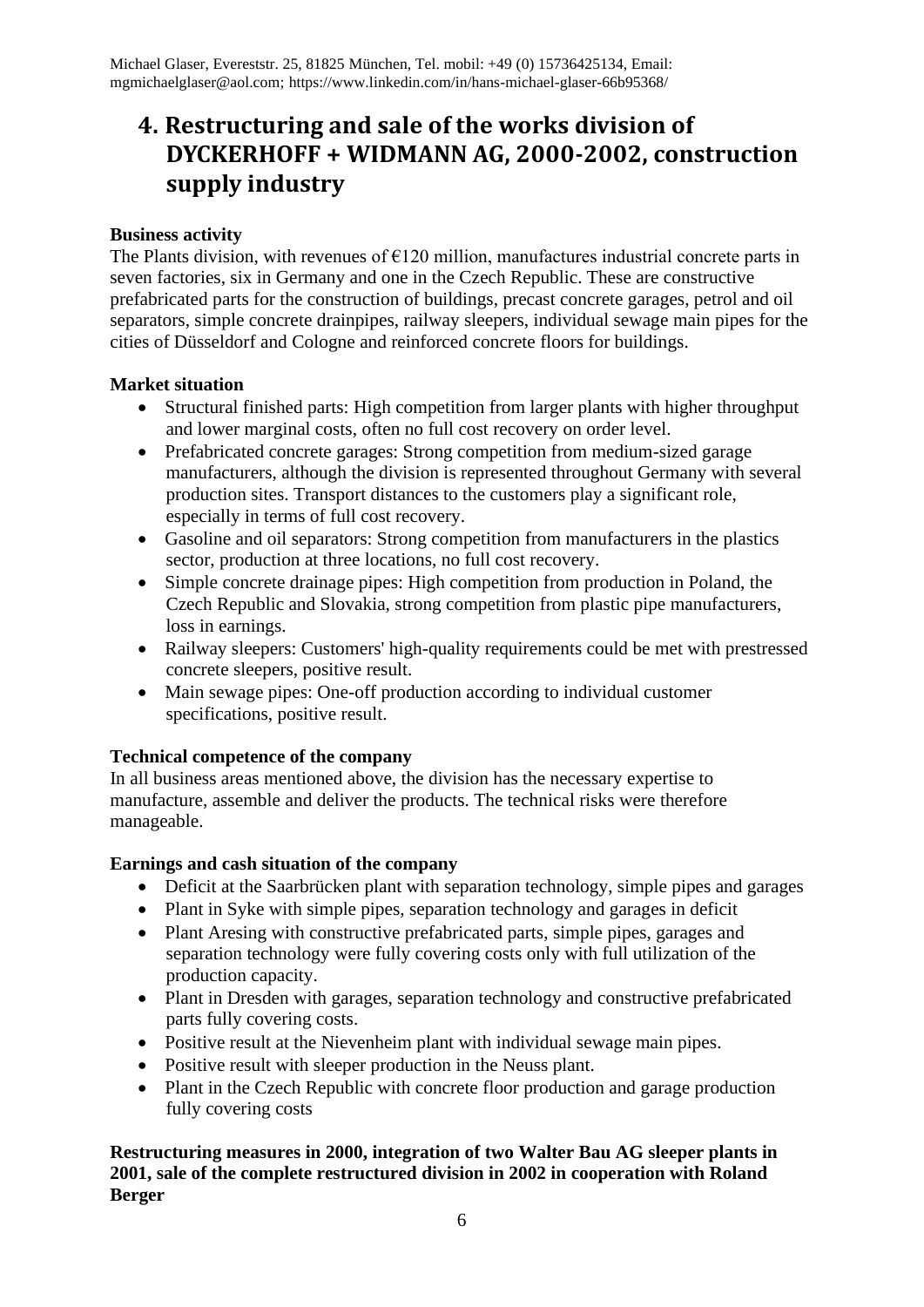- Establishment of central accounting and central payroll accounting at the Munich division head quarter as shared service center.
- Closure of the Saarbrücken plant after the production of simple tubes and separation technology was terminated. Sale of the garage forms and the customer file as an asset deal to a medium-sized competitor of the region, who also took on a proportion of the sales and production staff. Lay off the remaining employees with as redundancy plan.
- Sale of the Syke plant to a medium-sized company while maintaining production for garages as part of an asset deal. The sale took place after the production of the simple pipes and the separation technology was shut down and the employees concerned were laid off and compensated with a redundancy plan.
- Aresing plant: Sale of the garage production, the customer file and a part of the sales team to a medium-sized company with an asset deal. Shut down of the separation technology production and the production of the structural prefabricated parts. Sale of the forms, release of the remaining employees via redundancy plan, sale of the factory premises.
- Nievenheim plant: No restructuring measures
- Neuss plant: No restructuring measures
- Zeithain plant near Dresden: No restructuring measures
- Plant Czech Republic: No restructuring measures

After the merger with WALTER BAU AG at the beginning of 2001, the organizational integration of the WALTER sleeper plants in Augsburg and Berlin took place regarding accounting, payroll accounting and purchasing.

After a significant deterioration in the WALTER BAU Group's liquidity in 2001, the banks demanded the sale of the now highly profitable and integrated Plants division.

The sales process began in October 2001 with an international tender for the division by Roland Berger. A data room was created. Approximately 50 potential interested parties were contacted, four interested parties carried out a due diligence, two of them in English. The division was sold to a Finnish investor with closing in June 2002.

### **5. Restructuring of DYWIDAG UMWELTSCHUTZTECHNIK GmbH, 1997/1998, construction supply industry**

#### **Business activity**

DYWIDAG UMWELTSCHUTZTECHNIK GmbH, with revenues of DM 40 million p.a., developed out of the former R&D department of DYCKERHOFF + WIDMANN AG. The company is working in the business field "biological sewage treatment plants", fermentation plants for organic waste with gas generation and thermal desorption plants (cleaning of soil contaminated with mineral oil; removal of the soil and desorption of the oil using a steamchemical mixture in a rotary kiln).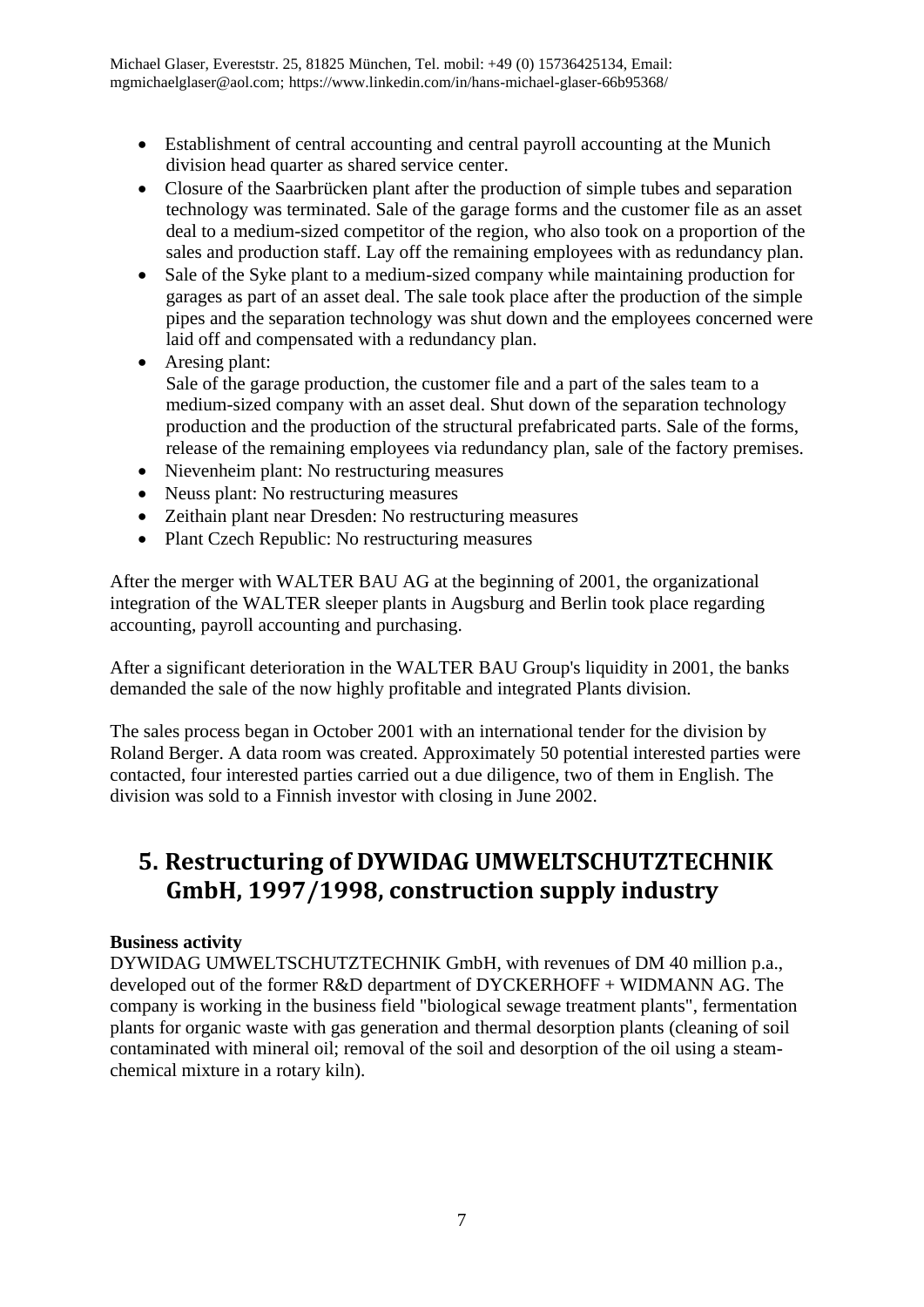Michael Glaser, Evereststr. 25, 81825 München, Tel. mobil: +49 (0) 15736425134, Email: mgmichaelglaser@aol.com; https://www.linkedin.com/in/hans-michael-glaser-66b95368/

#### **Market situation**

Biological sewage treatment plants were in competition with classic sewage treatment plants with added chemicals. Due to their environment friendly character, the orders could be acquired slightly above the average market price, which led to a slightly positive result. The problem with the plant for the fermentation of organic waste was that the company had not yet set up a plant in an industrial trial operation. The company's existing fixed costs now prompted the management to acquire a plant order with a fixed throughput of organic waste and a fixed biogas production, both contractually agreed as guaranteed properties.

#### **Technical competence of the company**

- Biological sewage treatment plants The company had the construction of the sewage treatment plants and the biological processes under control.
- Digestion plants for organic waste and gas production For various reasons, the technically highly complex system fell far short of the guaranteed properties in day-to-day operation, despite months of technical improvements. The complexity of the plant construction was underestimated, the guaranteed gas production was not even partly achieved as well as a stable operation of the entire system.
- Thermal desorption for floor cleaning The technically simply designed system with a rotary kiln fulfilled the intended purpose very stably after a short testing phase. The process worked more efficiently than other purification processes, resulting in good margins.

#### **Earnings and cash situation of the company**

The earnings situation of the orders in sewage treatment plants and thermal desorption were satisfactory to good.

The earnings situation with the fermentation plant of organic waste was catastrophically bad, since the plant did not meet the contracted specifications and ultimately had to be dismantled, which clearly led the company into a seven-digit loss. The lost cash and the negative results were taken over by the parent company.

#### **Restructuring measures**

Due to the high losses in the business field of fermentation plants for organic waste, the decision was made to shut down the company. The technology of the sewage treatment plants, including technical know-how, was outsourced and transferred to an affiliated company in the group. The thermal desorption system was valued based on its capacity and the orders on the market in terms of earnings (discounted cash flow method) and sold to a competitor including staff as an asset deal. The remaining staff was made redundant or taken over by other parts of the group.

The business operations of DYWIDAG UMWELTSCHUTZTECHNIK GmbH were discontinued. The legal corporate shell continued to exist.